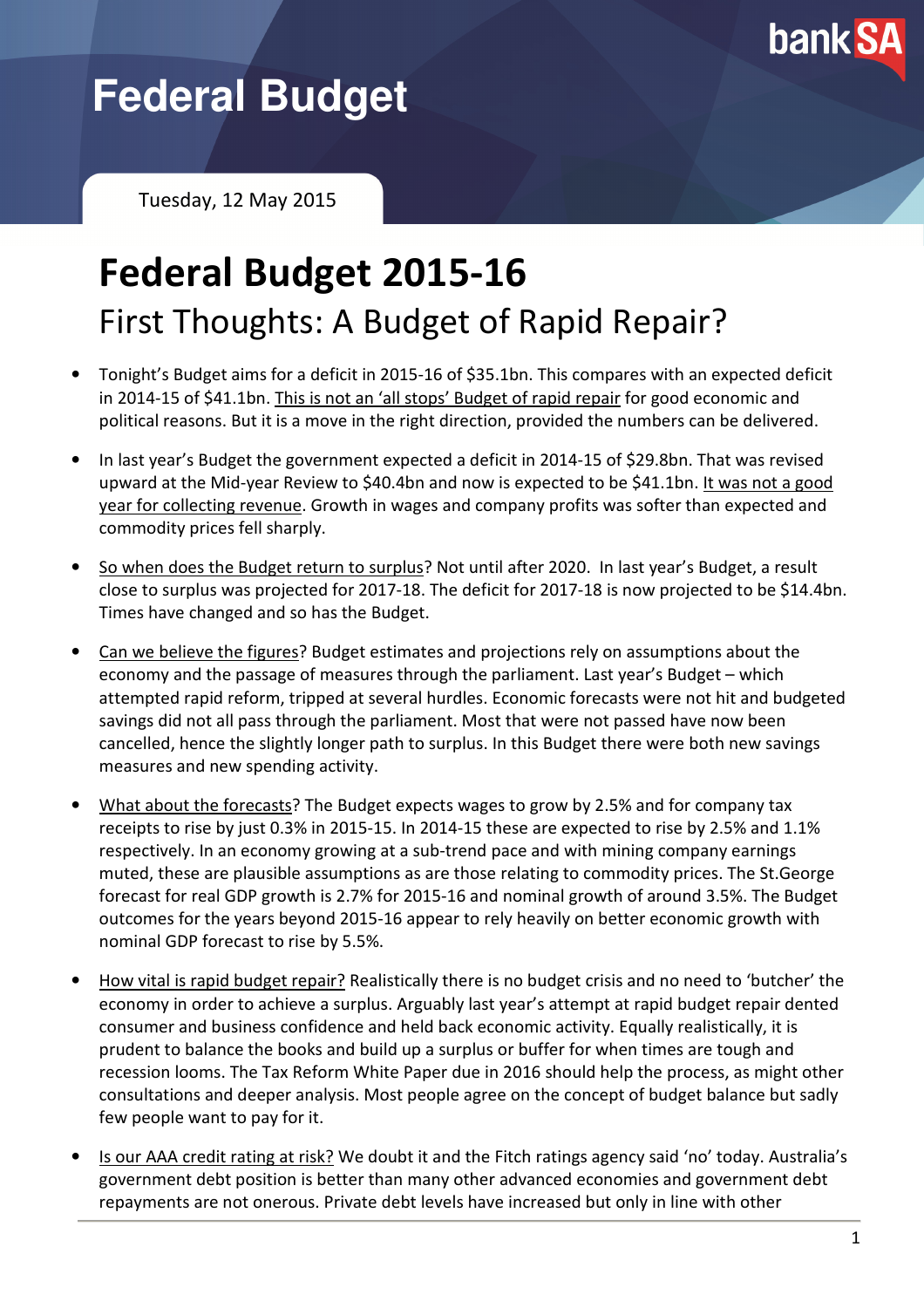advanced economies. The government argues that that a credible trajectory towards surplus lays at the heart of the issue. This is reasonable and Australia will return the Budget to surplus over time.

- Will tonight's Budget restore business and consumer confidence? The Budget itself will likely have little impact on confidence apart from lifting the spirits of those beneficiaries of new spending and tax deductions. Equally it will disappoint those whose agendas have not been accepted. Much will depend on how the politics of the Budget are played out in the media. Bitter political headlines do little to lift confidence.
- What does the Budget mean for economic growth in 2015-16? It's not a 'slash and burn' budget nor is it a 'big spending' budget although the small business tax write-offs should lift spending. One gets the impression that the Budget is an apology for last year, avoiding mistakes and doing the groundwork for the next election – without being an election budget. The outlook for the economy, with or without tonight's Budget, was for growth to be a little below trend and picking up on the back of low interest rates and the 9.2% decline of the AUD (TWI basis) over the past year. That outlook remains intact.
- The Budget and interest rates. The RBA has been hinting strongly that other arms of policy should be doing more to lift economic activity. Monetary policy can only do so much. Contractionary budgets do nothing to lift economic activity in the short-term. With 10 year government bond yields at about 3.00%, it could be argued that now might be a good time for the government to borrow funds on international or domestic markets to finance productivity enhancing infrastructure. With the Budget now in place, the RBA will likely keep the cash rate low and only cut it further if the economy struggles to pick up pace or slips into reverse. We expect the RBA to remain on hold for the remainder of 2015.
- The Budget and the AUD. The initial reaction of foreign exchange market was muted with the AUD having drifted higher all day. It rose from USD 0.7936 at 6.30pm to USD 0.7985 by 9.00pm. The direction of the AUD over the next six months will depend more upon interest rate differentials and commodity prices. We expect the AUD/USD to sit around \$US 0.73 by December 2015, driven by the expectation of higher interest rates in the United States and firmer US economic activity.

|                                       | Actual   | <b>Estimates</b> |             |         | Projections |         |
|---------------------------------------|----------|------------------|-------------|---------|-------------|---------|
|                                       | 2013-14  | 2014-15          | $2015 - 16$ | 2016-17 | 2017-18     | 2018-19 |
| Underlying cash balance (\$b)(a)      | $-48.5$  | $-41.1$          | $-35.1$     | $-25.8$ | $-14.4$     | $-6.9$  |
| Per cent of GDP                       | $-3.1$   | $-2.6$           | $-2.1$      | $-1.5$  | $-0.8$      | $-0.4$  |
| Fiscal balance (\$b)                  | $-43.7$  | $-39.4$          | $-33.0$     | $-23.4$ | $-9.2$      | $-3.2$  |
| Per cent of GDP                       | $-2.8$   | $-2.5$           | $-2.0$      | $-1.3$  | $-0.5$      | $-0.2$  |
| (a) Excludes net Future Fund earnings |          |                  |             |         |             |         |
|                                       | Outcomes | <b>Forecasts</b> |             |         | Projections |         |
|                                       | 2013-14  | 2014-15          | 2015-16     | 2016-17 | 2017-18     | 2018-19 |

 $21/2$ 

 $11/2$ 

 $61/4$ 

 $13/4$ 

 $21/2$ 

 $11/2$ 

 $23/4$ 

 $11/2$ 

 $61/2$ 

 $21/2$ 

 $21/2$ 

 $31/4$ 

 $31/4$ 

 $61/4$ 

 $21/2$ 

 $23/4$ 

 $51/2$ 

 $\overline{2}$ 

 $31/2$ 

 $21/2$ 

 $23/4$ 

 $51/4$ 

 $\overline{2}$ 

 $6\phantom{a}$ 

 $31/2$ 

5 3/4

 $21/2$ 

 $31/4$ 

 $51/2$ 

 $\overline{2}$ 

#### Budget aggregates and major economic parameters

(a) Year average unless otherwise stated. From 2013-14 to 2016-17, employment, the wage price index and the consumer price index are through the year growth to the June quarter. The unemployment rate is the rate for the June quarter. The unemployment rate is the rate for the June quarter.

2.5

 $0.7$ 

5.9

 $3.0$ 

2.5

 $4.0$ 

**Real GDP** 

Employment

Unemployment rate

Wage price index

Nominal GDP

**Consumer price index**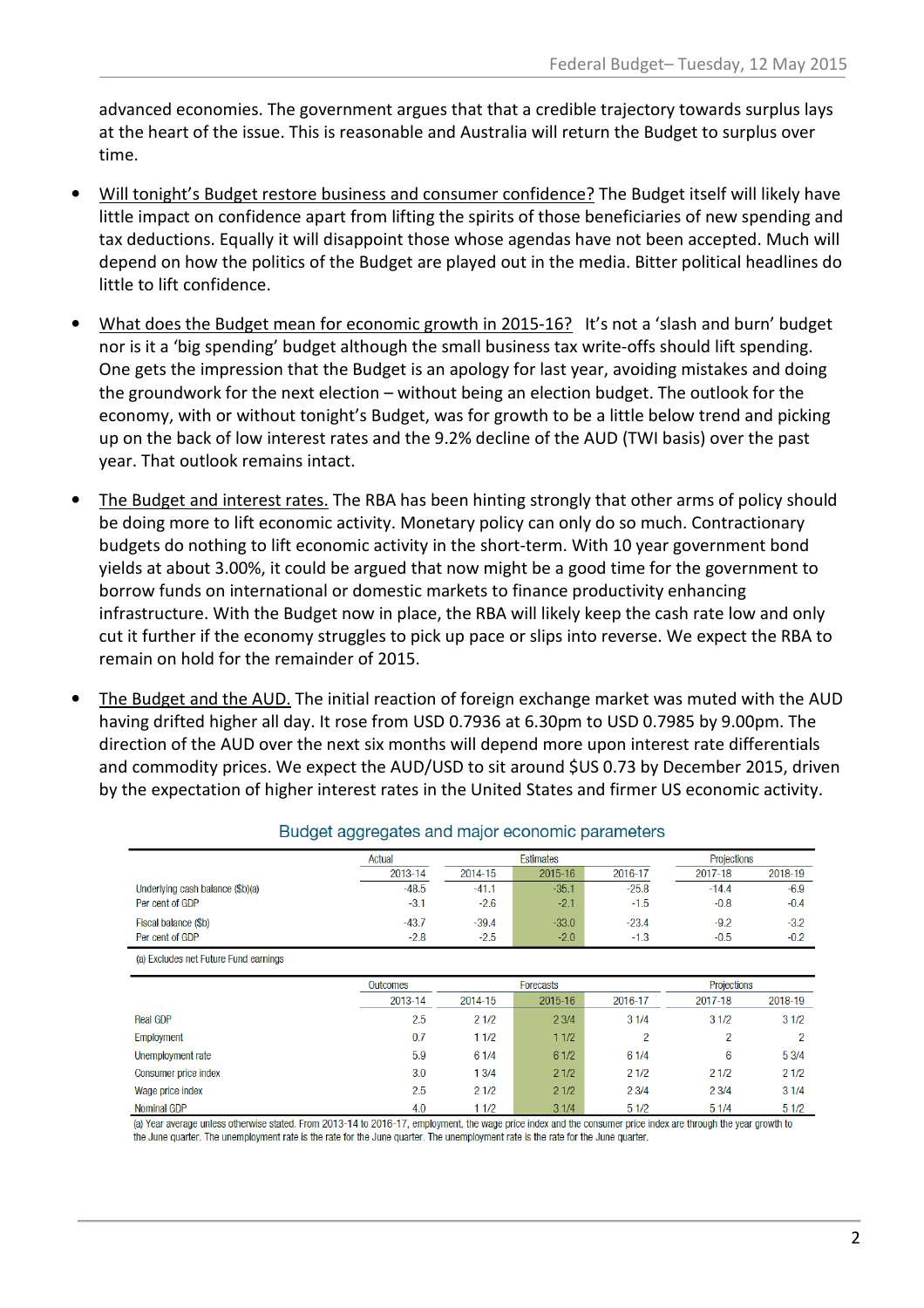#### Budget Overview

#### The 2015 Budget boosts jobs, growth and opportunity

- Supporting small businesses, with annual turnover under \$2 million, by cutting small companies' tax rate by 1.5 per cent and giving a 5 per cent tax discount to small unincorporated businesses.
- Encouraging investment by allowing small businesses to immediately deduct each asset costing under \$20,000 that is purchased between Budget night and 30 June 2017.
- Reducing red tape and unnecessary regulation for small businesses, and supporting startups and entrepreneurship.
- Providing targeted support for young people who have disengaged from work and study and are at risk of long-term welfare dependency.

#### Supporting Australian families – a \$4.4 billion funding boost

- Delivering a \$3.5 billion reform package to make child care simpler, more affordable, accessible and flexible, to support workforce participation.
- Investing \$843 million in preschool programmes, to ensure children have a strong start and a bright future.
- Introducing a Child Care Safety Net to provide targeted assistance for genuinely disadvantaged or vulnerable families.
- A two year trial of support for eligible families using nannies.

#### Ensuring fairness of tax and benefits

- Ensuring greater fairness in Australia's tax system by implementing the Multinational Anti Avoidance Law to stop companies artificially avoiding tax, and actioning key recommendations of the G20/OECD Base Erosion and Profit Shifting Action Plan.
- Improving the fairness of the tax system by fighting financial crime, extending the ATO's GST compliance programme and capping excessive use of salary sacrificed 'meal entertainment' benefits.
- Strengthening the foreign investment framework to ensure investors play by the rules and that foreign investment is always in our national interest.
- Improving the fairness of benefits by removing double-dipping from Parental Leave Pay for parents who can already access more generous parental leave entitlements from their employer and requiring people who move overseas to continue to repay their Higher Education Loan Programme debt.

#### Protecting Australia

- Investing \$1.2 billion in new funding for national security, building on the \$1 billion of funding announced last year.
- Extending and expanding Australia's military operations in Afghanistan, Iraq and the Middle East.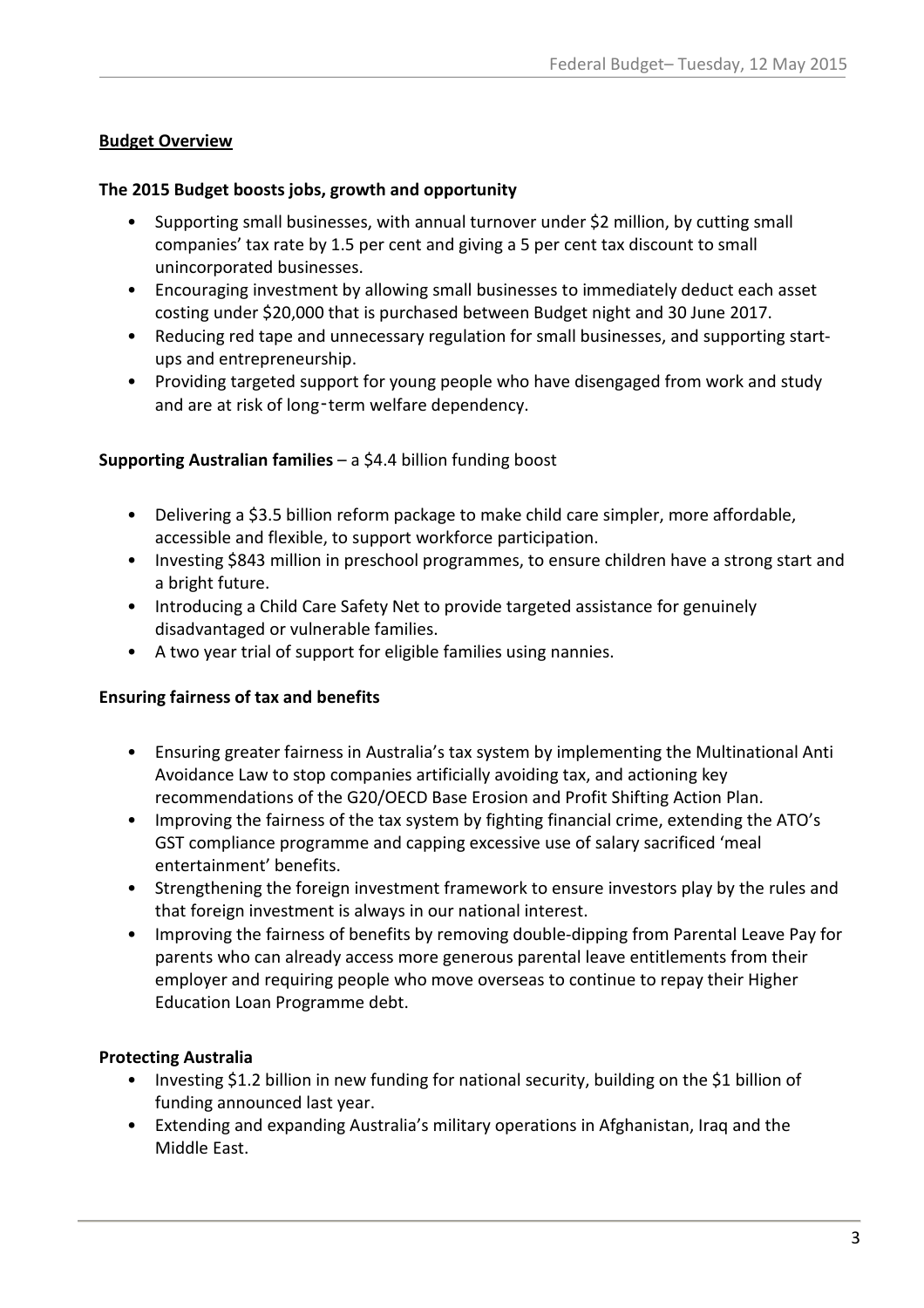#### The Key Macro Budget Charts



St.George Economics Ph: 02-8254-8322